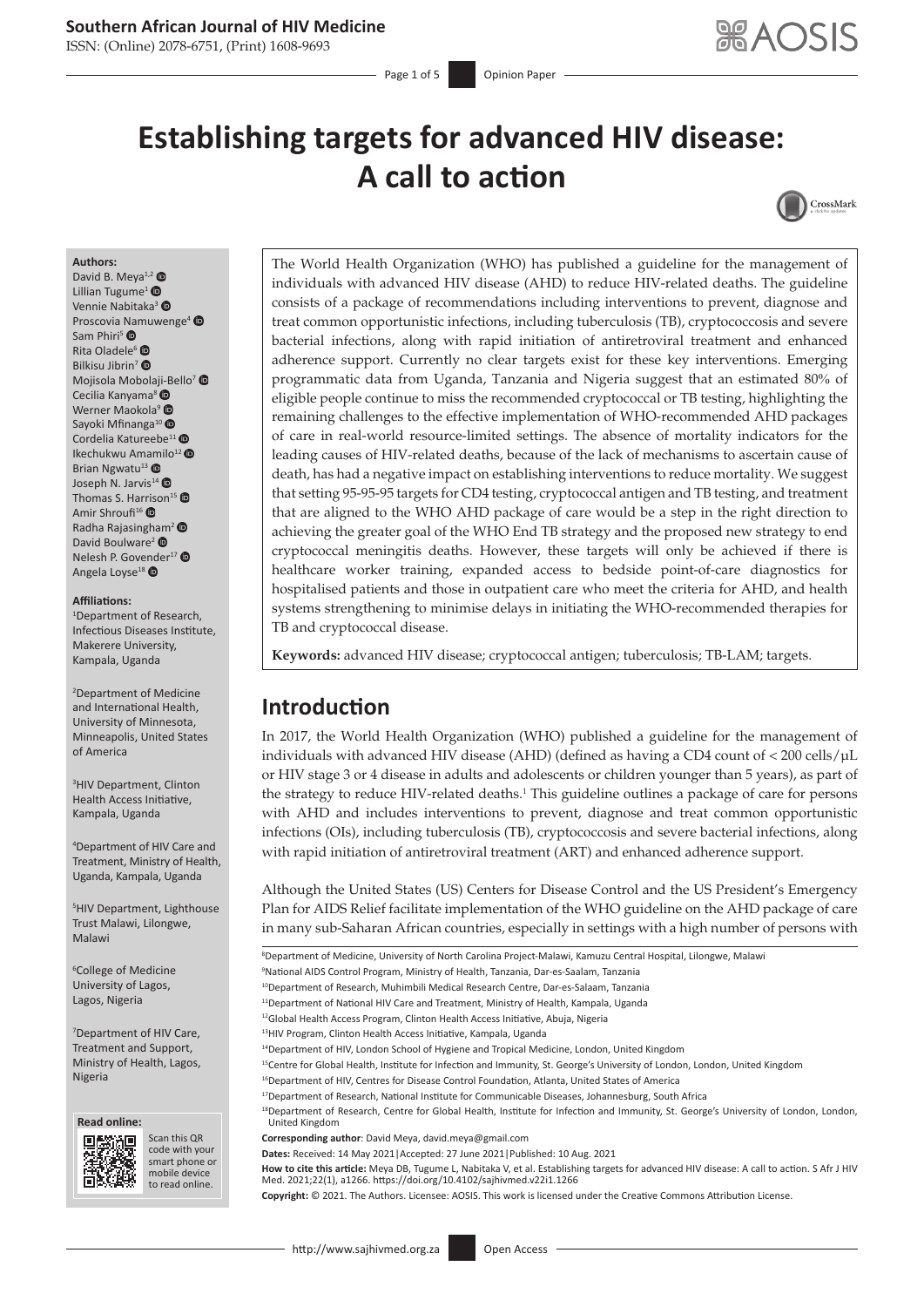AHD, no clear targets exist for these key interventions to reduce OIs and mortality in persons with AHD. Such targets should include the proportion of persons accessing CD4 testing, persons with a CD4 count of < 200 cells/µL who are screened for TB and cryptococcal disease, and co-infected persons subsequently started on therapy (Table 1). These targets are akin to the broader 95-95-95 targets of the Joint United Nations Programme on HIV/AIDS (UNAIDS): to achieve by 2030 95% of persons tested for HIV, 95% of those HIV-positive started on ART and 95% of those on ART attaining virological suppression.

Despite the reduction in HIV-related deaths by 39% since [2](#page-3-1)010, nearly 700 000 HIV-related deaths occurred in 2019,<sup>2</sup> with HIV-related illness remaining the leading cause of death in sub-Saharan Africa. Notwithstanding the rapid roll-out of ART globally, data from South Africa show that about a third of individuals entering or cycling in and out of HIV care have advanced disease, with minimal change over the last decade.[3](#page-3-2) Similarly, in Uganda and Botswana approximately 20% – 25% of persons entered care with advanced HIV in 2020.[4](#page-3-3),5 Considering that most AHD is diagnosed among ARTexperienced persons,<sup>6</sup> ART non-adherence with treatment failure will remain a significant contributor to incident OIs despite expanded ART initiation.7

Based on the WHO guidance, each person diagnosed with HIV should have a CD4 test performed.<sup>1</sup> Of those with a CD4 count of  $\langle 200 \text{ cells/}\mu L$ , cryptococcal antigen (CrAg) and TB testing should be offered using a CrAg lateral flow assay (LFA) and Xpert/TB lipoarabinomannan (LAM) assay.<sup>[1](#page-3-0)</sup> Those with evidence of disease (i.e. positive tests) should be started on appropriate treatment; for example, TB preventive therapy should be started for those with latent TB infection. In many countries, some steps in this cascade are not always executed. Multiple reasons can exist for this failure to implement, including basic stock-outs of CD4 reagents, diagnostic test kits and the medicines required for OI treatment.8 There is a significant deleterious impact on AHD outcomes when only some of these resources and not all are available. In some cases, the implementation of these interventions is not prioritised by healthcare workers, who may have limited training on AHD management<sup>9</sup> and

**TABLE 1:** The basic indicators for advanced HIV disease care.

| Indicator                                                                                                                                                                 | Reason for monitoring and evaluation                                                                                                                                                                                                                                |
|---------------------------------------------------------------------------------------------------------------------------------------------------------------------------|---------------------------------------------------------------------------------------------------------------------------------------------------------------------------------------------------------------------------------------------------------------------|
| Number of persons with a new HIV<br>diagnosis; number of persons with<br>an HIV diagnosis returning to care;<br>number of persons on ART without<br>HIV viral suppression | These categories of persons are at high<br>risk of subclinical Ols and require a CD4<br>test (< 200 cells/mL) and/or clinical<br>evaluation to determine whether they<br>may have a Stage 3 or 4 illness $-$ to<br>identify them as having advanced<br>HIV disease. |
| Number of persons in the above<br>categories receiving cryptococcal<br>antigen testing                                                                                    | To determine persons who require treatment<br>and further evaluation for cryptococcal<br>meningitis.                                                                                                                                                                |
| Number of persons in the above<br>categories receiving urine TB-LAM<br>testing                                                                                            | To determine persons who require treatment<br>and further evaluation for disseminated TB.                                                                                                                                                                           |
| Number of persons with evidence of<br>cryptococcal or TB infection(s) who<br>receive appropriate treatment                                                                | To determine linkage to treatment for TB and<br>cryptococcal disease.                                                                                                                                                                                               |

ART, antiretroviral treatment; TB-LAM, tuberculosis lipoarabinomannan; OIs, opportunistic infections.

consider these screening tests as less imperative compared to initiating ART. In addition, weak health systems may result in greater attrition of persons entering HIV care even after a CD4 test, in the absence of tracking mechanisms to complete this cascade of care when they fail to return.

Many national programmes lack mortality indicators for the leading causes of HIV-related deaths, which is partly a result of poor data around ascertaining a cause of death. Data from the last quarter of 2020 from the AIDS Control Programme of the Ministry of Health in Uganda<sup>[10](#page-3-4)</sup> showed that only 36% of newly diagnosed HIV-infected patients received a CD4 test. Of these, 25% met the definition of AHD with a CD4 count of  $< 200$  cells/ $\mu$ L. Subsequently, of those with AHD, 61% received CrAg testing (8% CrAg test positive), and 89% of CrAg-positive persons were then started on pre-emptive fluconazole. For TB screening, only 56% of those with a CD4 count of < 200 cells/µL received urine LAM testing (19% positive for urine LAM), and 92% of these received TB treatment. Overall, this extrapolates to an estimated 80% having missed the recommended cryptococcal or TB screening. Similarly, among persons with virological failure, 6% received CD4 testing, with 25% having a CD4 count of < 200 cells/µL. Among those with CD4 testing, 73% received CrAg testing (12% CrAg test positive; 82% treated), and 74% received urine TB-LAM testing (20% urine LAM test positive; 80% treated).<sup>[11](#page-3-5)</sup> A gap in knowledge remains for the OI prevalence among those persons returning to care after attrition. There are challenges in obtaining data on longer-term disease outcomes among persons who screened for these OIs during the cascade of AHD management. However, cryptococcal survival outcomes remain 30% – 40% better when CrAg-positive persons are pre-emptively treated while asymptomatic, rather than treating symptomatic meningitis.<sup>[12](#page-3-6)</sup>

Data from a retrospective cohort in Mwanza, Tanzania, of 700 participants showed that 261 (35%) had WHO stage 3 and 4 HIV disease, and 258 (35%) had baseline CD4 counts of < 200 cells/µL[.13](#page-3-7) These programmatic data in Tanzania show a similar trend to data reported from Uganda. Among persons who initiated ART in 2018, 21% had WHO clinical stage 3 or 4, and 31% had a CD4 count of < 200 cells/µL.[14](#page-3-8) In this cohort, the mortality rates decreased with increasing CD4 count at enrolment. Persons with a CD4 count of < 200 cells/µL had a high mortality rate of 61.69 per 1000 person/year, compared to the mortality rate of 18.01 per 1000 person/year for those enrolled with CD4 counts of ≥ 350  $cells/µL$  (mortality rate ratio: 3.43). The data also showed a higher mortality rate of 117.03 per 1000 person/year for those enrolled with WHO clinical stage 4, compared to the mortality rate of 53.25 per 1000 person/year for patients enrolled with WHO clinical stage 3 (mortality rate ratio 2.20). The Nigerian national 2020 data for people living with HIV and on active TB on treatment is 83.5%, [15](#page-3-9) while there are currently no data from the Nigeria repository on CrAg and urine TB-LAM testing. However, preliminary data from a pilot AHD implementation project at a large ART centre (Lagos University Teaching Hospital, Lagos, Nigeria) revealed that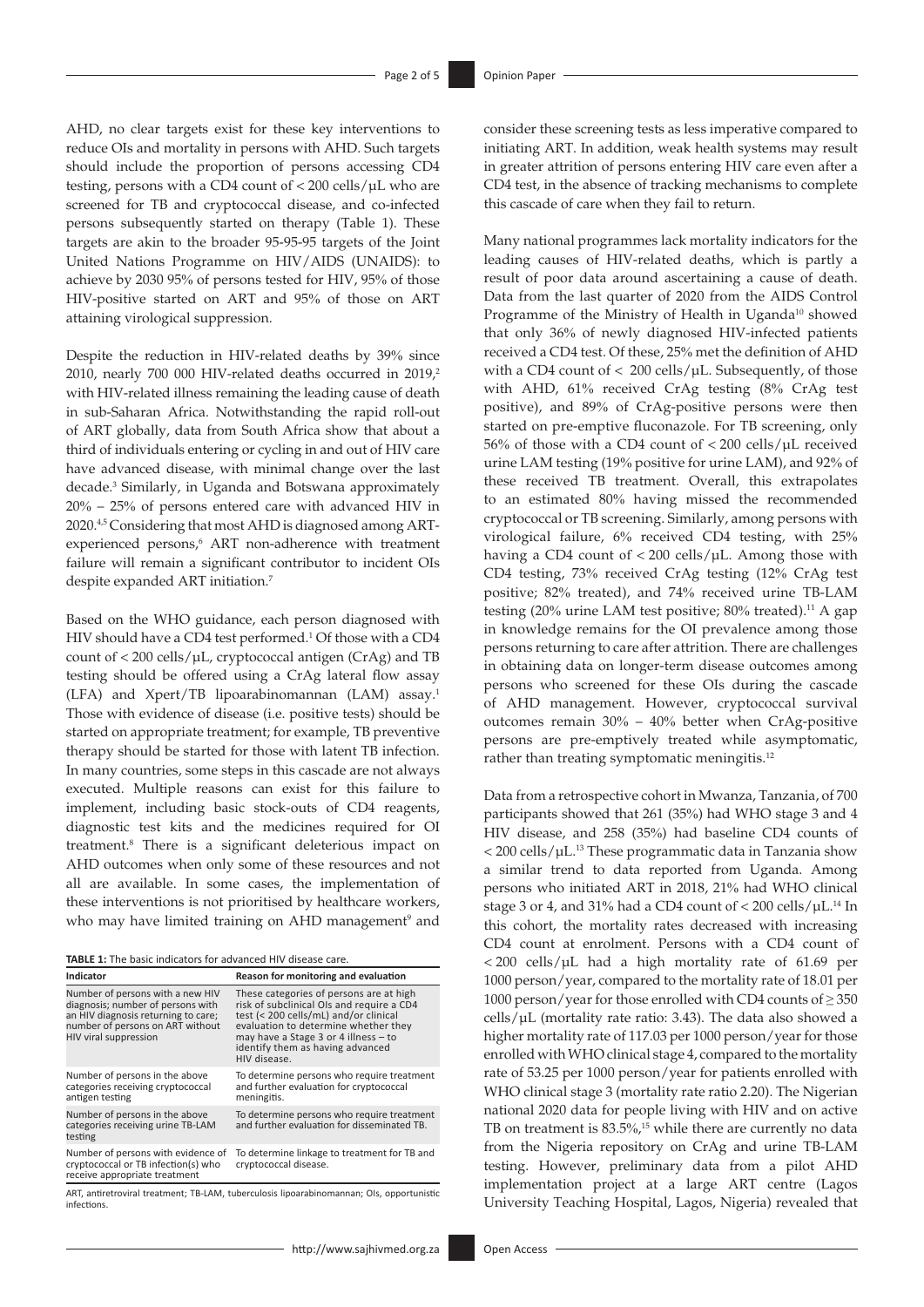from August 2020 to January 2021, 47.9% (69/144) of newly enrolled people living with HIV had a CD4 count of < 200  $cells/µL$ , with all receiving reflex CrAg screening and 65 (94.2%) receiving TB lateral flow LAM testing.

Sub-Saharan Africa bears the brunt of HIV-associated OIs, with an estimated 162 500 cases of cryptococcal meningitis in 2014 (73% of the global burden) and 135 900 deaths (75% of the estimated global burden).<sup>16</sup> In 2019, of the 1.4 million TBrelated deaths that occurred, 208 000 were among people living with HIV.[17](#page-3-11) The WHO End TB strategy is designed with the aim of achieving a 90% decrease in TB deaths by 2030.[18](#page-3-12) As a step towards achieving this goal, it is critical that persons with AHD be identified, screened and treated for TB in a timely manner. Therefore, we suggest that setting targets for CD4 testing, CrAg and TB testing, and treatment, that are aligned to the WHO AHD package of care would be a step in the right direction to achieving the greater goal of the WHO End TB strategy and the proposed new strategy to end cryptococcal meningitis deaths.[19](#page-3-13)

Efforts should be aimed at ensuring that all individuals recently diagnosed with HIV, those returning to care or those who are not virologically suppressed have access to CD4 testing. Prompt identification of persons at high risk in the setting of AHD remains important for minimising poor outcomes. The roll-out of the WHO-approved point-of-care VISITECT CD4 Advanced HIV Disease LFA by Omega Diagnostics (Alva, United Kingdom) provides an instrument-free, semi-quantitative result for CD4 (greater than or less than 200 cells/ $\mu$ L), which should be rapidly expanded; however, feasibility studies for point-of-care use in routine care settings are needed to inform placement and scale-up. Unitaid and the Clinton Health Access Initiative have launched an early market access vehicle to provide access to this test at no cost in over 130 countries to determine operational feasibility in routine care settings.<sup>20,[21](#page-3-15)</sup>

We further recommend that national HIV programmes set 95-95-95 targets for 95% of persons with a new HIV diagnosis, those returning to care or non-suppressed populations to receive CD4 testing, 95% of those with a CD4 count of < 200 cells/µL to be screened with CrAg and TB LAM, and 95% testing CrAg or LAM positive to be treated for those by 2030 (Figure 1). These targets would apply to both outpatient and inpatient settings and spur the design and implementation of real-world interventions to reduce the morbidity and mortality complicating AHD. In addition, these targets will drive countries to establish mechanisms for tracking these targets as well as AHD-related mortality within their national reporting systems. We believe that these targets are achievable, given the progress towards the even more challenging UNAIDS 95-95-95 targets set for 2030.

In a CrAg screening model for Uganda, Rajasingham and colleagues suggested that CrAg screening and treatment (assuming a national CrAg prevalence of 1.4%) would save 7320 lives at a cost of \$459.00 per life saved.<sup>22</sup> In contrast, the cost of treating a person with AHD who develops





**FIGURE 1:** Schematic detailing comparison between ideal AHD targets and

cryptococcal meningitis using the current WHOrecommended regimen of amphotericin B and flucytosine for 1 week is  $$1861.00<sup>23</sup>$  making CrAg screening and fluconazole pre-emptive therapy a more cost-effective approach. Menzies and colleagues similarly showed that expanding TB diagnostics and care access produced substantial health gains to achieve the goals set out in the End TB strategy, based on an analysis of nine cost-effectiveness models in China, India and South Africa.<sup>[24](#page-4-2)</sup> We posit that these gains and cost savings can only be maximised if the AHD package is fully implemented with everyone who should receive CD4, CrAg and TB-LAM testing, with the appropriate therapy for those diagnosed with disease. For instance, cost savings for CrAg screening would be maximised by screening individuals with a CD4 count of  $<$  200 cells/ $\mu$ L with an expected prevalence of 6% – 7%<sup>16</sup> as opposed to 1.4% in the general HIV population. This can be enhanced if point-of-care CD4 testing is implemented adequately as the next step following HIV testing. In order to achieve this, it is imperative that procurement and supply systems for the resources required, are coordinated efficiently while anchored within strong health systems and regular healthcare worker training. Furthermore, implementation research is still required to improve clinical outcomes among patients with AHD, for example by evaluating the effectiveness and feasibility of performing lumbar punctures in those with a positive CrAg test result.

The \$20 million investment by Unitaid through 2022 to avert preventable deaths among persons with AHD in eight African low- and middle-income countries and India is certainly a step in the right direction[.25](#page-4-3) Participating countries should utilise the catalytic procurement of commodities to generate local evidence and leverage the programmatic support during the project period to ensure that AHD interventions are sustainable. Furthermore, these interventions need to be expanded to other countries in sub-Saharan Africa and beyond 2022 through increased and coordinated demand for commodities through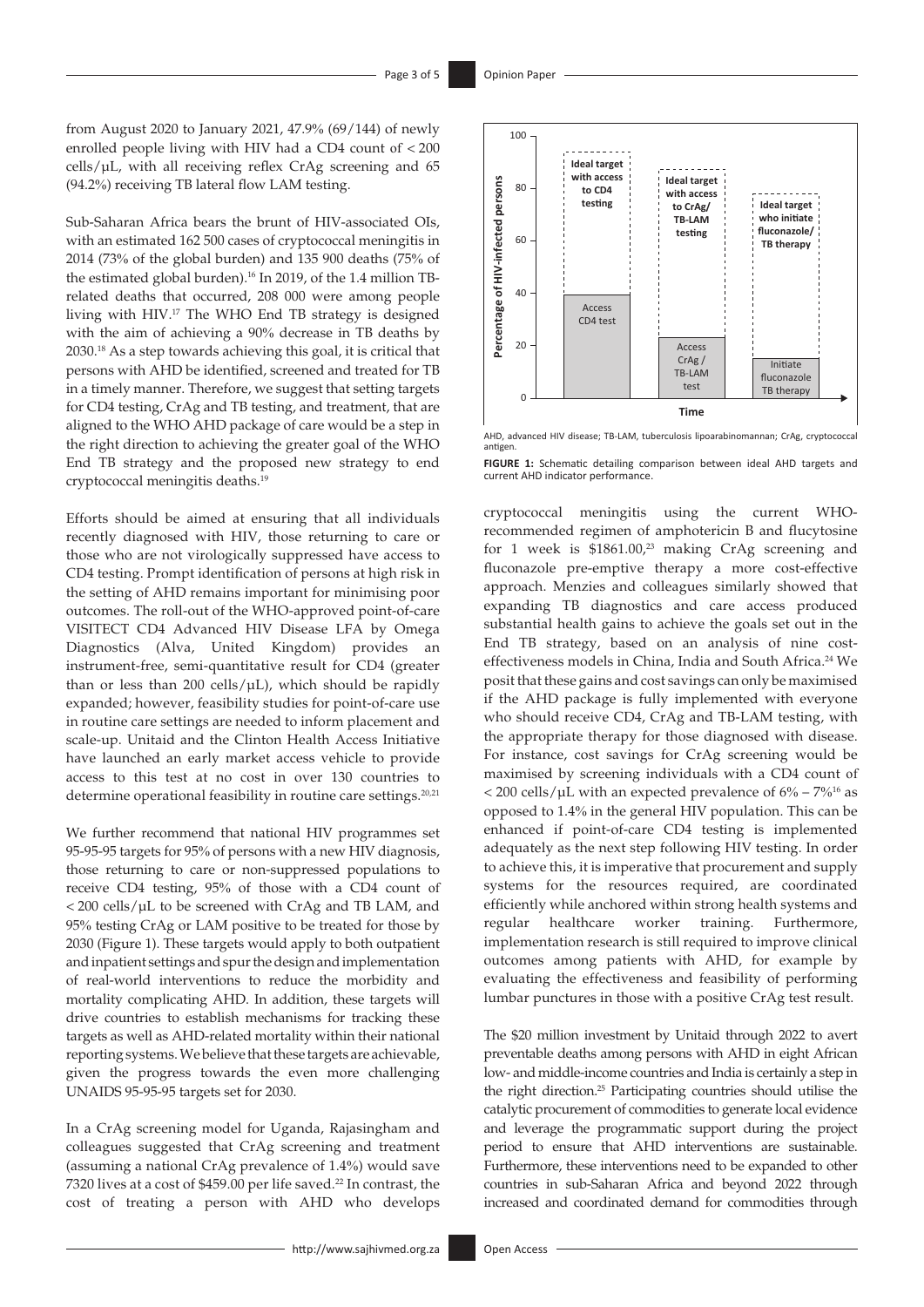entities like institutional donors, along with expanded regular training and health systems strengthening.

Expanded access to bedside point-of-care diagnostics for hospitalised patients to minimise delays in initiating standard-of-care therapies (for TB and cryptococcal disease) would improve survival. However, waiting for persons with AHD to be hospitalised exposes weaknesses in the health system when ambulatory HIV care neglects essential interventions to prevent AHD complications. By prioritising training, mentorship and health systems strengthening such that outpatient clinicians have excellent clinical skills and are empowered with point-of-care diagnostics (e.g. CD4, CrAg, TB-LAM) and adequate resources for optimal treatment, the proposed targets could be met, resulting in potentially fewer hospitalisations and AHD-related mortality. While OIs will continue to occur screening and pre-emptively treating OIs at an early stage in an outpatient setting is far less expensive than hospital care and results in better outcomes.

We believe that establishing and implementing countryspecific interventions to ensure that 95% of persons with a new HIV diagnosis or those without HIV viral suppression receive CD4 testing, 95% of persons with a CD4 count of < 200 cells/µL receive CrAg and TB-LAM testing, and 95% of those with positive CrAg and LAM tests initiate prompt treatment would go a long way in reducing HIV-related mortality. Creating targets and ensuring accurate documentation of the metrics including AHD-related mortality would help national programmes focus efforts on addressing interventions to meet targets for optimal AHD care to minimise HIV-related deaths.

## **Acknowledgements**

## **Competing interests**

The authors declare that they have no financial or personal relationships that may have inappropriately influenced them in writing this article.

## **Authors' contributions**

D.B.M. conceived the idea for this study. D.B.M., L.T and V.N. wrote the manuscript, with support from R.R., D.B., S.P., C. Kanyama, I.A., B.N., J.N.J., T.S.H., A.S. and A.L. P.N., R.O, B.J., M.M.-B., S.M., W.M., N.P.G. and C. Katureebe provided critical data for the manuscript. All authors provided critical feedback and helped shape the manuscript.

#### **Ethical considerations**

This article followed all ethical standards for research without direct contact with human or animal subjects.

#### **Funding information**

This research received no specific grant from any funding agency in the public, commercial or not-for-profit sectors. Authors D.B.M., R.R., D.R.B. and N.P.G. are supported by the National Institute of Allergy and Infectious Diseases (K23AI138851, R01AI118511 and U01AI125003).

### **Data availability**

The data that are reported in this manuscript are available from the Ministries of Health in Uganda, Nigeria and Tanzania.

#### **Disclaimer**

The views and opinions expressed in this article are those of the authors and do not necessarily reflect the official policy or position of any affiliated agency of the author.

# **References**

- <span id="page-3-0"></span>1. World Health Organization. Guidelines for managing advanced HIV disease and rapid initiation of antiretroviral therapy. WHO guidelines approved by the guidelines review committee. Geneva: WHO; 2017.
- <span id="page-3-1"></span>UNAIDS. Global HIV & AIDS statistics - 2020 fact sheet. Geneva: UNAIDS; 2020.
- <span id="page-3-2"></span>Carmona S, Bor J, Nattey C, et al. Persistent high burden of advanced HIV disease among patients seeking care in South Africa's National HIV Program: Data from a nationwide laboratory cohort. Clin Infect Dis. 2018;66(Suppl\_2):S111–S117. <https://doi.org/10.1093/cid/ciy045>
- <span id="page-3-3"></span>4. Ministry of Health. Consolidated guidelines for the prevention and treatment of HIV/AIDS in Uganda. Kampala: Uganda Ministry of Health, 2020; p. 84–86.
- 5. Leeme TB, Mine M, Lechiile K, et al. Utility of CD4 count measurement in the era of universal antiretroviral therapy: An analysis of routine laboratory data in Botswana. HIV Med. 2021;22(1):1–10. <https://doi.org/10.1111/hiv.12951>
- 6. Osler M, Hilderbrand K, Goemaere E, et al. The continuing burden of advanced HIV disease over 10 years of increasing antiretroviral therapy coverage in South Africa. Clin Infect Dis. 2018;66(Suppl\_2):S118–S125. [https://doi.org/10.1093/cid/](https://doi.org/10.1093/cid/cix1140) [cix1140](https://doi.org/10.1093/cid/cix1140)
- 7. Ellis J, Bangdiwala AS, Cresswell FV, et al. The changing epidemiology of HIV-associated adult meningitis, Uganda 2015–2017. Open Forum Infect Dis. 2019;6(10):ofz419.<https://doi.org/10.1093/ofid/ofz419>
- 8. Lofgren SM, Nalintya E, Meya DB, Boulware DR, Rajasingham R. A qualitative evaluation of an implementation study for cryptococcal antigen screening and treatment in Uganda. Medicine (Baltimore). 2018;97(31):e11722. [https://doi.](https://doi.org/10.1097/MD.0000000000011722) [org/10.1097/MD.0000000000011722](https://doi.org/10.1097/MD.0000000000011722)
- Vallabhaneni S, Longley N, Smith M, et al. Implementation and operational research: Evaluation of a public-sector, provider-initiated cryptococcal antigen screening and treatment Program, Western Cape, South Africa. J Acquir Immune Defic Syndr. 2016;72(2):e37–e42.<https://doi.org/10.1097/QAI.0000000000000976>
- <span id="page-3-4"></span>10. Uganda Ministry of Health. September – December 2020 – Advanced HIV disease quarterly report. Kampala: Uganda Ministry of Health; 2020.
- <span id="page-3-5"></span>11. AIDS Control Program. Programatic data on advanced HIV disease cascade. Kampala: Ministry of Health Uganda; 2020.
- <span id="page-3-6"></span>12. Rhein J, Huppler Hullsiek K, Tugume L, et al. Adjunctive sertraline for HIVassociated cryptococcal meningitis: A randomised, placebo-controlled, double-blind phase 3 trial. Lancet Infect Dis. 2019;19(8):843–851.
- <span id="page-3-7"></span>13. Gunda DW, Nkandala I, Kilonzo SB, Kilangi BB, Mpondo BC. Prevalence and risk factors of mortality among adult HIV patients initiating ART in rural setting of HIV care and treatment services in North Western Tanzania: A retrospective J Sex Transm Dis. 2017;2017:7075601. [https://doi.org/10.](https://doi.org/10.1155/2017/7075601) cohort study. J Sex<br>[1155/2017/7075601](https://doi.org/10.1155/2017/7075601)
- <span id="page-3-8"></span>14. National AIDS Control Program. HIV care and treatment Report 2019. Dar-es Salaam: Ministry of Health, Community Development, Gender, Elderly and Children; 2020.
- <span id="page-3-9"></span>15. Ministry of Health. Advanced HIV report, Nigeria. Lagos: Nigeria Ministry of Health; 2020.
- <span id="page-3-10"></span>16. Rajasingham R, Smith RM, Park BJ, et al. Global burden of disease of HIVassociated cryptococcal meningitis: An updated analysis. Lancet Infect Dis. 2017;17(8):873–881. [https://doi.org/10.1016/S1473-3099\(17\)30243-8](https://doi.org/10.1016/S1473-3099(17)30243-8)
- <span id="page-3-11"></span>17. Fukunaga R, Glaziou P, Harris JB, Date A, Floyd K, Kasaeva T. Epidemiology of tuberculosis and progress toward meeting global targets - worldwide, 2019. MMWR Morb Mortal Wkly Rep. 2021;70(12):427–430. [https://doi.org/10.15585/](https://doi.org/10.15585/mmwr.mm7012a4) [mmwr.mm7012a4](https://doi.org/10.15585/mmwr.mm7012a4)
- <span id="page-3-12"></span>18. Chakaya J, Khan M, Ntoumi F, et al. Global tuberculosis report 2020 – Reflections on the global TB burden, treatment and prevention efforts. Int J Infect Dis. 2021:S1201–9712. <https://doi.org/10.1016/j.ijid.2021.02.107>
- <span id="page-3-13"></span>19. Stott KE, Loyse A, Jarvis JN, et al. Cryptococcal meningoencephalitis: Time for action. Lancet Infect Dis. 2021. [https://doi.org/10.1016/S1473-3099\(20\)30771-4](https://doi.org/10.1016/S1473-3099(20)30771-4)
- <span id="page-3-14"></span>20. Clinton Health Access. Clinton health access initiative. Unitaid and CHAI announce agreement with Omega Diagnostics to increase access to new, instrument-free CD4 test for people living with HIV in over 130 low- and middle-income countries [homepage on the Internet]. [cited 2021 Apr 2021]. Available from: [https://](https://wwwclintonhealthaccessorg/unitaid-and-chai-announce-agreement-with-omega-diagnostics-to-increase-access-to-new-portable-cd4-testing-device-for-people-living-with-hiv-in-over-130-low-and-middle-income-countries) [wwwclintonhealthaccessorg/unitaid-and-chai-announce-agreement-with](https://wwwclintonhealthaccessorg/unitaid-and-chai-announce-agreement-with-omega-diagnostics-to-increase-access-to-new-portable-cd4-testing-device-for-people-living-with-hiv-in-over-130-low-and-middle-income-countries)[omega-diagnostics-to-increase-access-to-new-portable-cd4-testing-device-for](https://wwwclintonhealthaccessorg/unitaid-and-chai-announce-agreement-with-omega-diagnostics-to-increase-access-to-new-portable-cd4-testing-device-for-people-living-with-hiv-in-over-130-low-and-middle-income-countries)[people-living-with-hiv-in-over-130-low-and-middle-income-countries.](https://wwwclintonhealthaccessorg/unitaid-and-chai-announce-agreement-with-omega-diagnostics-to-increase-access-to-new-portable-cd4-testing-device-for-people-living-with-hiv-in-over-130-low-and-middle-income-countries)
- <span id="page-3-15"></span>21. Clinton Health Access Initiative. Early market access vehicle for VISITECT® CD4 advanced disease test [homepage on the Internet]. [cited 2021 Apr 21]. Available from:[https://wwwclintonhealthaccessorg/early-market-access-vehicle-for-visitect](https://wwwclintonhealthaccessorg/early-market-access-vehicle-for-visitect-cd4-advanced-disease-test/)[cd4-advanced-disease-test/](https://wwwclintonhealthaccessorg/early-market-access-vehicle-for-visitect-cd4-advanced-disease-test/)